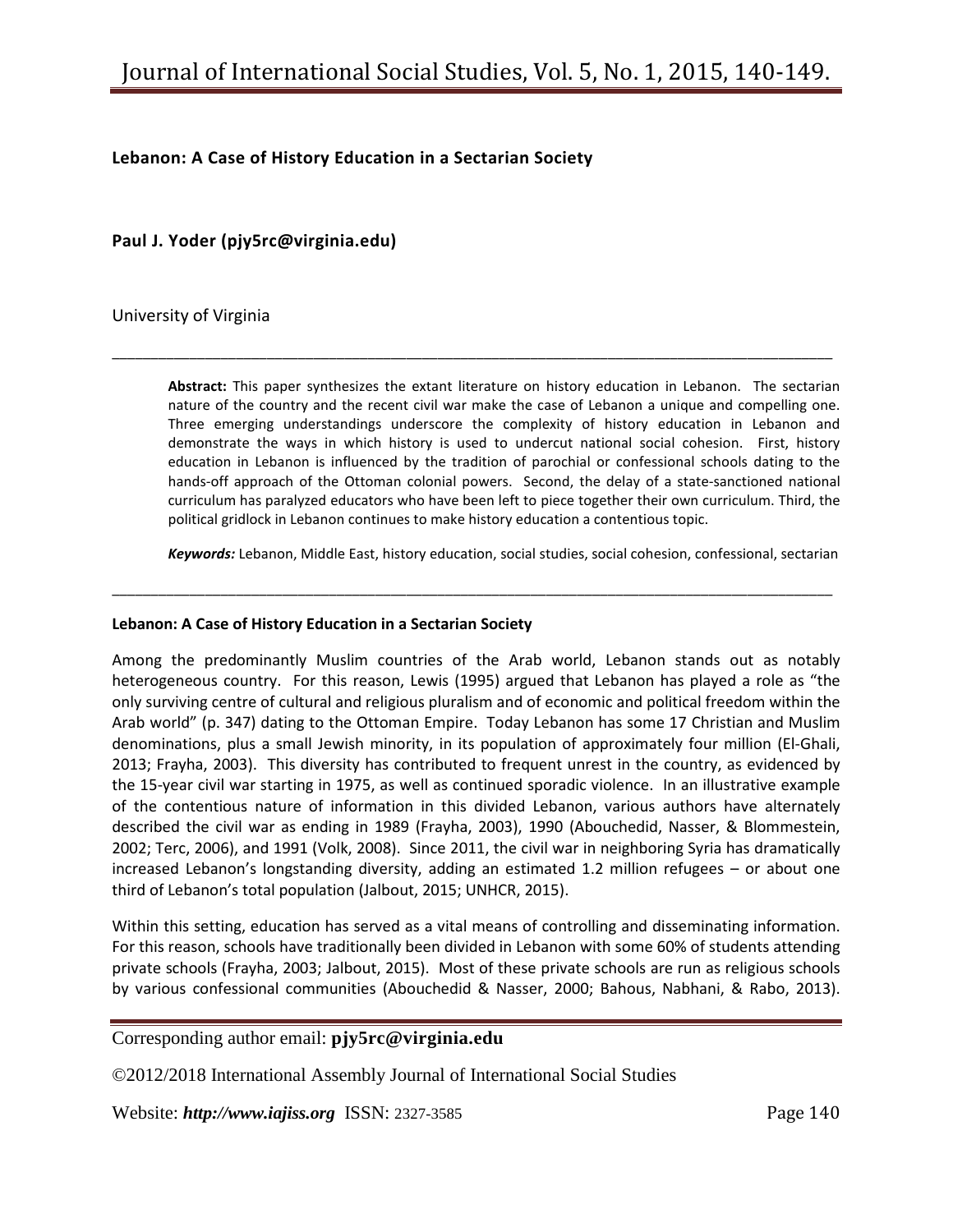Abouchedid and colleagues (2002) demonstrated this diversity in a study of religious and history education in Lebanon through identifying and sampling seven schools from the following seven faith traditions: Maronite, Greek Orthodox, Armenian Orthodox, Protestant, Druze, Sunni, and Shi'i. Volk (2008) reported that the result of this factious setting has been an emphasis on "the future (*almustaqbal)* over the present or the past" (p. 293).

#### **Theoretical Framework**

Given the sectarian nature of Lebanese society, this paper utilizes a conceptual framework of social cohesion, which Frayha (2003) and others (e.g., Shuayb, 2012) have previously introduced in their analysis of education in Lebanon. Social cohesion is analogous to civic education, but reaches beyond the concept of citizenship (i.e., the relationship between the individual and the state) and focuses on the social and cultural dimensions of society (Starkey, 2012). Given the significant social and political friction within Lebanon, social cohesion provides a lens through which to analyze the implications of the realities of education, and particularly history education, in this unique context.

Social cohesion is a particularly salient framework when examining the stated goals of education in Lebanon. For example, the Taef (or Ta'if) agreement that ended the civil war tasked the governmental Educational Center for Research and Development with developing a history curriculum and textbook (Fraya, 2003) in an effort to provide "united, post civil war national identity" (Volk, 2008, p. 309). However, these instructional materials have been slow in coming and appear to provide an example of McCully's (2009) assertion that "historians and history educators are often more conspicuous by their absence than by their engagement" (p. 215). Shuayb's (2015) recent analysis of the national Lebanese civics curriculum further serves to emphasize the lack of a national history curriculum for which no parallel examination is possible. This reality leads to the research question guiding the present review of the literature: How do Lebanon's heterogeneity and contentious past inform history education in a sectarian society?

## **Findings**

In this section of the paper, I present findings from the extant literature on the teaching and learning of history in Lebanon. Three themes emerged during analysis. First, history education in Lebanon is influenced by the tradition of parochial or confessional schools dating to the hands-off approach of the Ottoman colonial powers. Second, the delay of a state-sanctioned national curriculum has paralyzed educators who have been left to piece together their own curriculum. Third, the political gridlock in Lebanon continues to make history education a contentious topic.

## *Sectarian Schools Lead to Splintered National Narratives*

The first finding from the literature suggests that the large number of sectarian communities and confessional schools in Lebanon contributes to a diverse set of narratives in history classrooms. Central to this analysis is the understanding of Lebanon as a diverse country with a significant number of *confessional* (Abouchedid & Nasser, 2000; Abouchedid et al., 2002) or *parochial* (Bahous et al., 2013)

## Corresponding author email: **pjy5rc@virginia.edu**

©2012/2018 International Assembly Journal of International Social Studies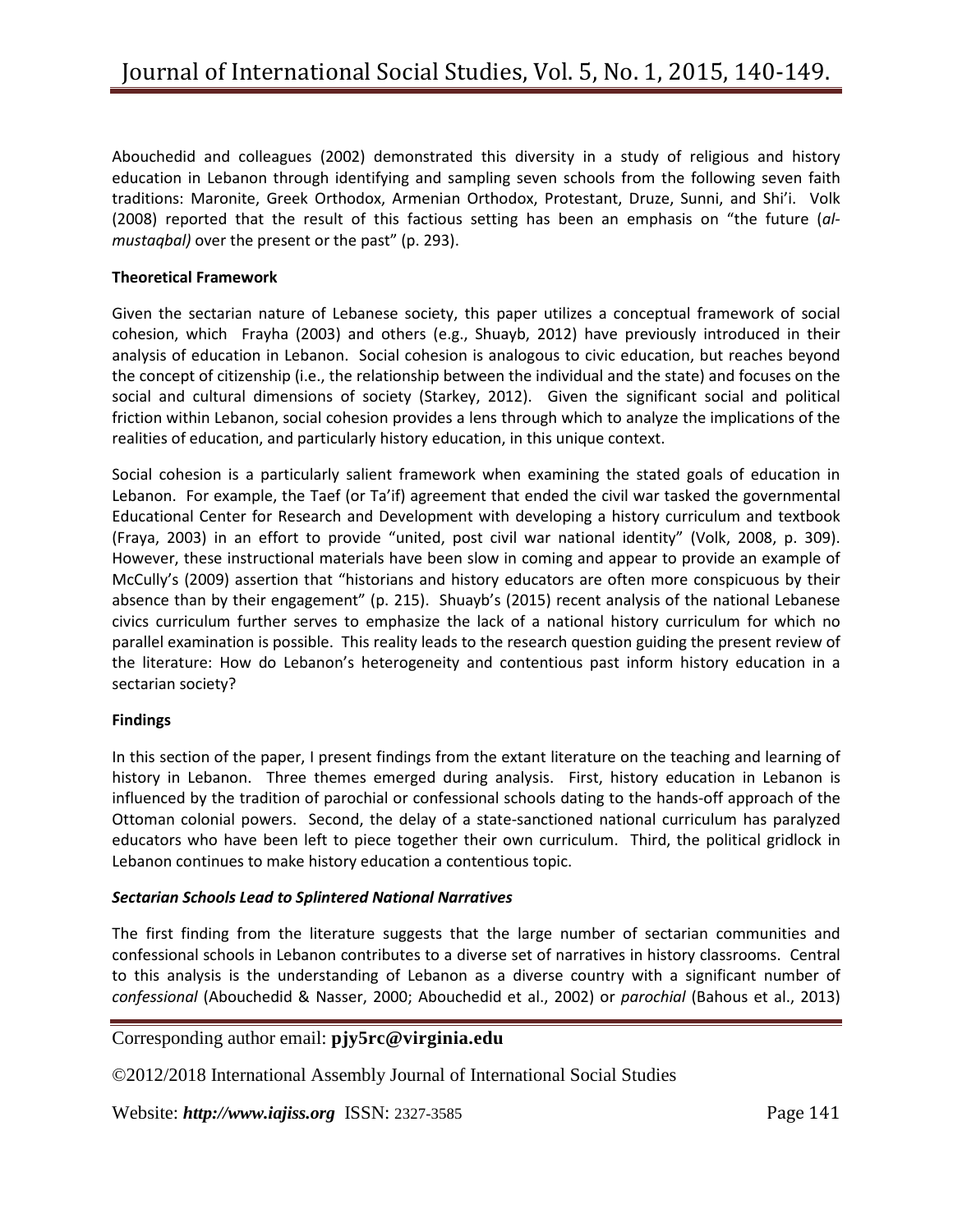schools. The current reality stems from the extensive missionary engagement in education when present-day Lebanon was under the control of the Ottoman Empire, a fact that reflected the limited availability of public schools under the Ottomans (Frayha, 2003). Today the political sectarianism and "perceptions that public schools offer lower quality education" (El-Ghali, 2013, p. 8) lead many families to seek private education (see also Jalbout, 2015).

As Abouchedid and Nasser (2000) and Bashshur (2005) found, within this confessional system schools and teachers feel the tension of representing their own communities, while also promoting a shared Lebanese identity. Abouchedid and Nasser (2000) situated their analysis of history teaching in Lebanon within the context of confessional or religious private schools. In their introduction, Abouchedid and Nasser highlighted the importance of history and history education in the formation of a national identity and dialogue. Their study focused on analysis of history textbooks used in seven confessional schools and the amount of emphasis each has "on subjects conducive to inter-group understanding" (p. 58). The schools they selected are the same seven included in their later related work (Abouchedid et al., 2002): Maronite, Greek Orthodox, Armenian Orthodox, Protestant, Druze, Sunni, and Shiite. Abouchedid and Nasser's analysis of the 10 textbooks used across these schools found a consistent "neglect of pluralism in Lebanon" (p. 70). Specifically, the origins and beliefs of the various confessional communities were omitted, as were the 1958 civil war and the Israeli/Arab conflict. Interviews with history teachers at some of the schools revealed the complexity of teaching when so many diverse viewpoints are present. For example, a history teacher at the Shiite school explained that while the textbook did not directly address disparate perspectives, "it is common knowledge in history that some Muslims preferred the Ottoman rule to the French one. . . . Some groups in Lebanon view the martyrs who faced the Ottomans as traitors others saw them as heroes" (p. 72). Other teachers demonstrated a dedication to presenting perspectives other than that of their own tradition, but reported feeling pressure to stick to the basics, arguing, "We have to meet the requirements of the national examinations" (p. 73).

Abouchedid and Nasser (2000) concluded that "history teaching in Lebanon is not conducive to national integration" (p. 74). They cited the weak influence of the national government and schools' loyalty to particular constituencies as major factors. Abouchedid and Nasser added that there is a lack of political will to change the status quo. Their findings suggest that teachers will continue to play an important role in curricular decisions, as discussed in the following section.

Bashshur (2005) presented similar conclusions based on an overview of history education and history textbooks in Lebanon in the 20th century. Upon reviewing a collection of text analysis and survey studies, Bashshur highlighted the fluidity of the historical narrative, with history textbooks shifting focus based on the audience and primary political power of the era. For example, before the civil war in 1975, history texts had a French or European tilt. Additionally, books used in Muslim schools emphasized Lebanon as an Arab country, while textbooks in Christian and public schools identified "heroes" among Phoenician figures. Bashshur's analysis includes the recent past, following the civil war, noting that a history curriculum was conspicuously missing from the school national curriculum adopted in 1997. When two elementary textbooks were released in 2001, controversy over inclusion of Arab conquest in

## Corresponding author email: **pjy5rc@virginia.edu**

©2012/2018 International Assembly Journal of International Social Studies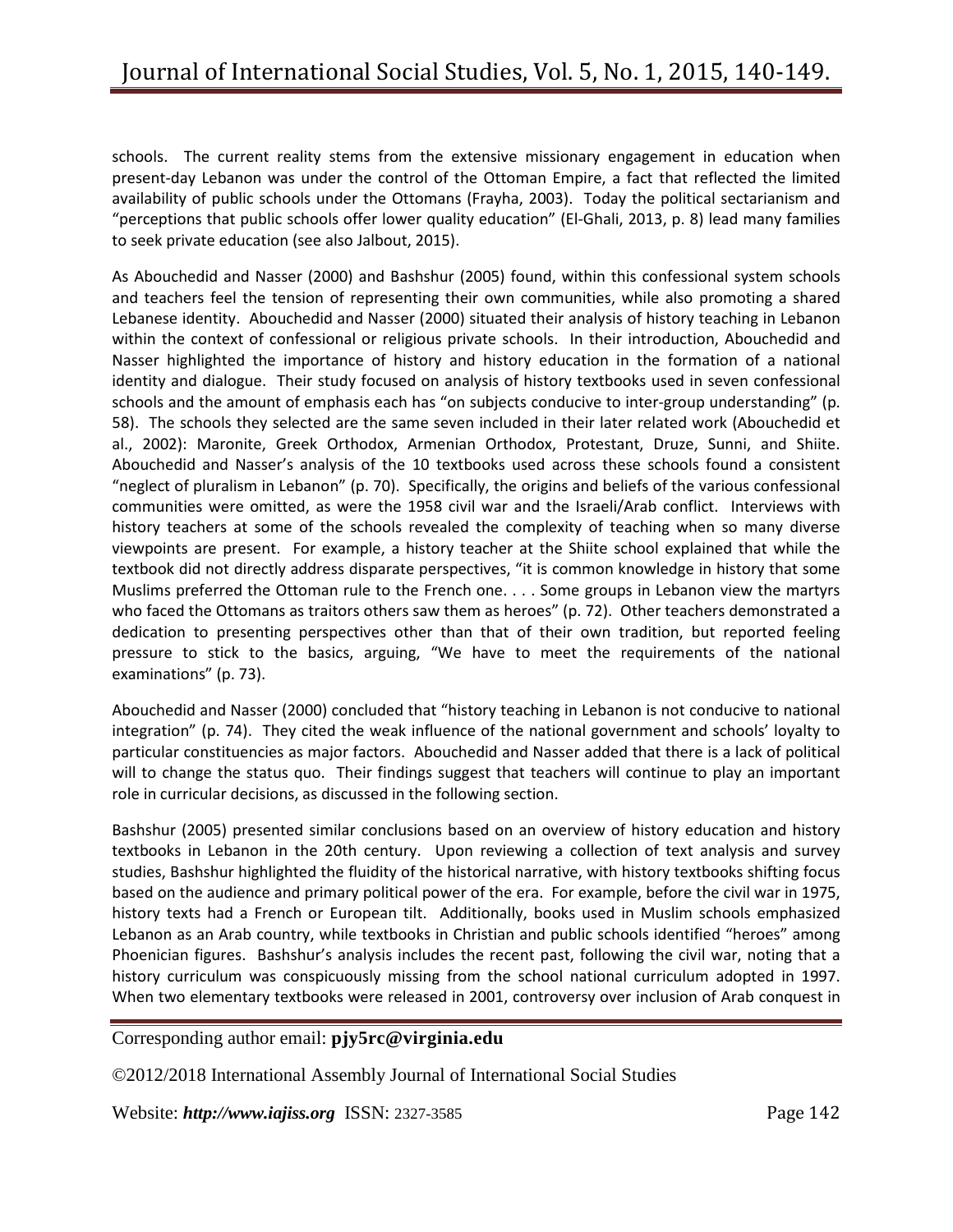a chapter titled "They All Went and Lebanon Stayed: Independence of the Nation" led to the books being quickly withdrawn (p. 8). Bashshur explained that the texts were criticized for insinuating that Lebanon was not an Arab nation by listing Arabs as conquerors alongside Ottomans and French.

Bashshur's (2005) analysis focused on the nature and role of history. Bashshur argued for an "emphasis on inquiry and interpretation" (p. 11) much as recent scholarship and policy documents in the United States have (e.g., Barton & Levstik, 2010; National Council for the Social Studies, 2013). Bashshur also addressed the role of memory in the history classroom, concluding that as schools are situated in a social context "a culture of memory is very likely the breeding grounds for submission and dependence which includes submission to 'authority' as well as to 'facts'" (p. 11). Volk (2008) similarly highlighted the importance of collective memory in recounting the steps taken to get the archaeological site of Nahr al-Kalb on UNESCO's world memory list. In each case, the role of the master narrative is recognized, but whereas Volk interpreted the recognition of the Nahr al-Kalb historic site as a means of bringing Lebanese together through identifying ancient roots, Bashshur called for schools to focus on pedagogy and inquiry as a "starting point of resistance and change" (p. 11) that may in fact upset the status quo.

Together this research suggests that the sectarian nature of schools fuels contradictory historical narratives in Lebanese schools. Yet in analysis of the Makassed Assocation, a Sunni Islamic organization that runs over 40 schools, Terc (2006) argued that a Lebanese national identity exists despite the civil war and sectarian divisions, citing Makassed as an example of a parochial organization that "took a leading role in articulating a national identity that could accommodate both national allegiance and Islamic learning" (pp. 444–445). This counter example demonstrates a way forward for teachers such as those in Abouchedid and Nasser's (2000) study who reported being unable to balance multiple narratives. In the process, the need for further examination of the role of history teachers becomes clear and is addressed in the following section.

## *Teachers Guide the History Curriculum*

The second finding is that the lack of a national history curriculum both emphasizes Lebanese history teachers' role as curricular-instructional gatekeepers (Thornton, 1991) and highlights the limitations teachers face in exercising their professional duties. In the previous section, Abouchedid and Nasser (2000) and Bashshur's (2005) methodological decision to analyze textbooks and national curriculum documents highlights the expectation that these official sources of knowledge will guide instruction, making the absence of the long-awaited national history textbooks all the more paralyzing (see also Ayyash-Abdo, Bahous, & Nabhani, 2009). Mourad's (2010) interview study provides additional insights into the factors that influence teachers' decision making.

Mourad (2010) presented findings from a study based on interviews with five classroom teachers. Mourad explained that the study focused on teacher perspectives precisely because there was no singular history textbook to standardize instruction. A strength of the paper is the clear conceptual framework. Mourad articulated an understanding that "history is intertwined with politics. . . . it connects to the broader constructions of society and identity" (p. 3). This understanding is operationalized through discussion of the Facing History and Ourselves (FHAO) curriculum, which

## Corresponding author email: **pjy5rc@virginia.edu**

©2012/2018 International Assembly Journal of International Social Studies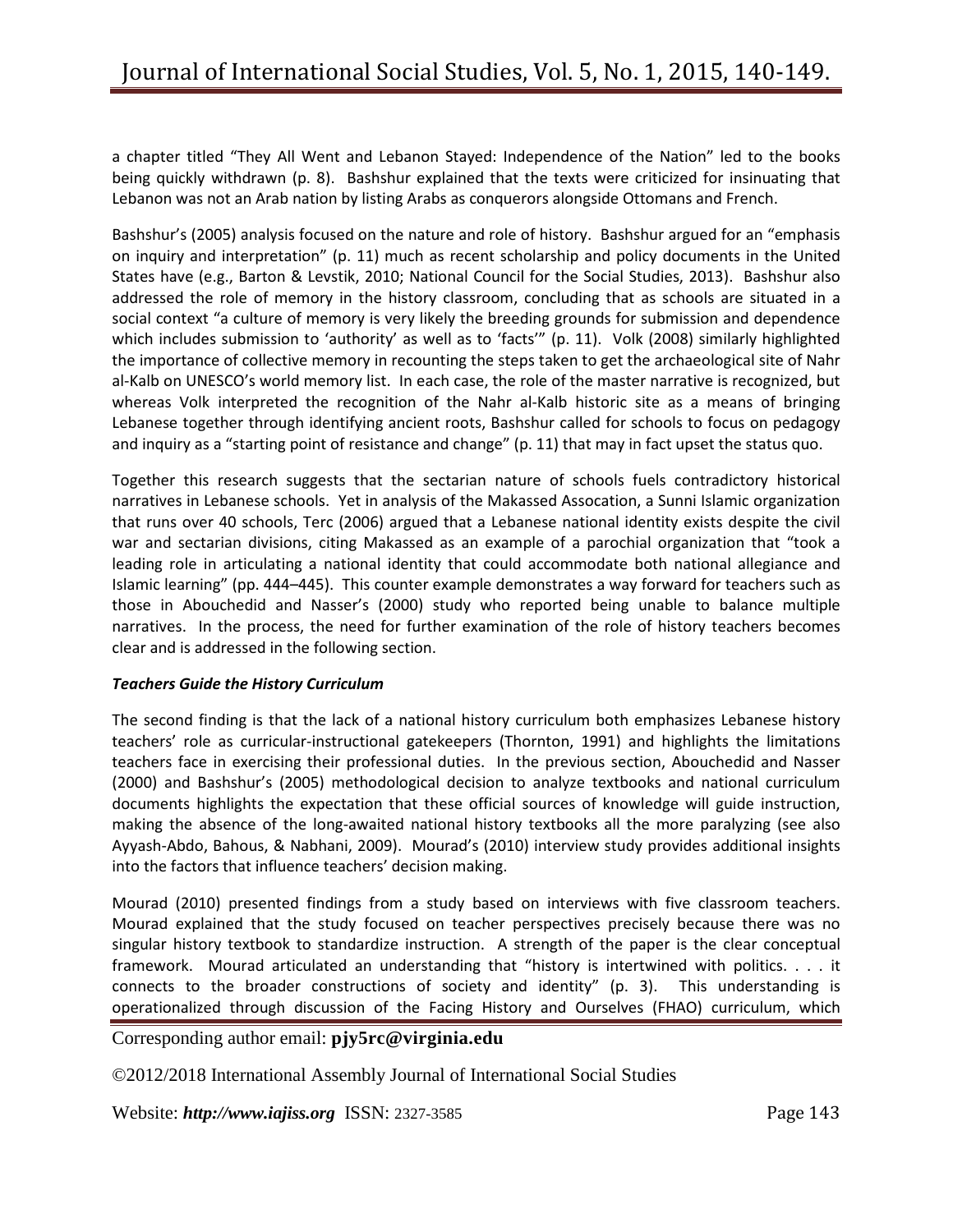focuses on using history instruction for character education, as well as the theoretical framework of Collaborative for Academic, Social and Emotional Learning (CASEL) with a focus on socio-emotional competencies.

Mourad's (2010) participants shared a view of history instruction as contributing to healthy personal and societal development. Dr. Saleh, one of the participants, described dissatisfaction with an indoctrination (*talkeen*) or memorization approach perpetuated by the official exams required of history students, arguing instead for a focus on critical analysis. Other teachers identified similar concerns, as well as opportunities. Ms. Zouk and Ms. Sat saw their history classes as a place for student language development. Mourad concluded that the teachers did not provide a "unified voice" among history teachers, but did identify "difficulties history teachers are facing" (p. 16). At the forefront are the limitations of discussing politicized content and a lack of guidance in the absence of an official curriculum.

In a recent ethnographic study in five elementary schools in Lebanon, van Ommering (2015) found similar results as history teachers frequently sought to avoid or silence discussions of the civil war. Van Ommering argued that teachers operate in a "complex web of power relations," (p. 204) which he described as consisting of "students' interest in understanding the society in which they live; the limited contents of the national history curriculum; the didactic outlook that radiates from history textbooks and teacher training; the pressure exerted by political parties to endorse their interpretations of the past; and, finally, the personal conflict histories that teachers brings [*sic*] along to the classroom, shaping their capacities and perceptions" (p. 204).

Much as Mourad's (2010) participants reported, van Ommering (2015) found that his participants used evasion as a primary tactic in responding to students' questions about the civil war and present day violence. An emphasis on people and dates served a common means of glossing over the broader subjects that emerged in the curriculum. Such an approach reflects fear of personal repercussions for engaging in political discourse. For example, one teacher described how a colleague was dismissed from their teaching position when she was "too outspoken" about a particular political party (p. 205). Van Ommering (2015) concluded that teachers' own experiences with the stress of war also serve as a silencing force, as "a key strategy for coping with protracted instability and recurring conflict is expelling it from conversations or portraying it as irrelevant" (p. 205). In short, van Ommering (2015) and Mourad (2010) demonstrated that the lack of a national history curriculum places considerable pressure on teachers who must navigate personal and political realities in exercising their roles as curricularinstructional gatekeepers (Thornton, 1991). In the following section, I further examine the link between history education and politics in Lebanon.

## *History Education and Identity Politics in Lebanon*

The third finding is that examples from civics education in Lebanon provide insights into how identity politics continues to make history education a contentious issue. Bahous and colleagues (2013) made the link between civic and history education explicit through their joint analysis of the two curricular, arguing that the substance of a history curriculum will directly guide the formation of young Lebanese

## Corresponding author email: **pjy5rc@virginia.edu**

©2012/2018 International Assembly Journal of International Social Studies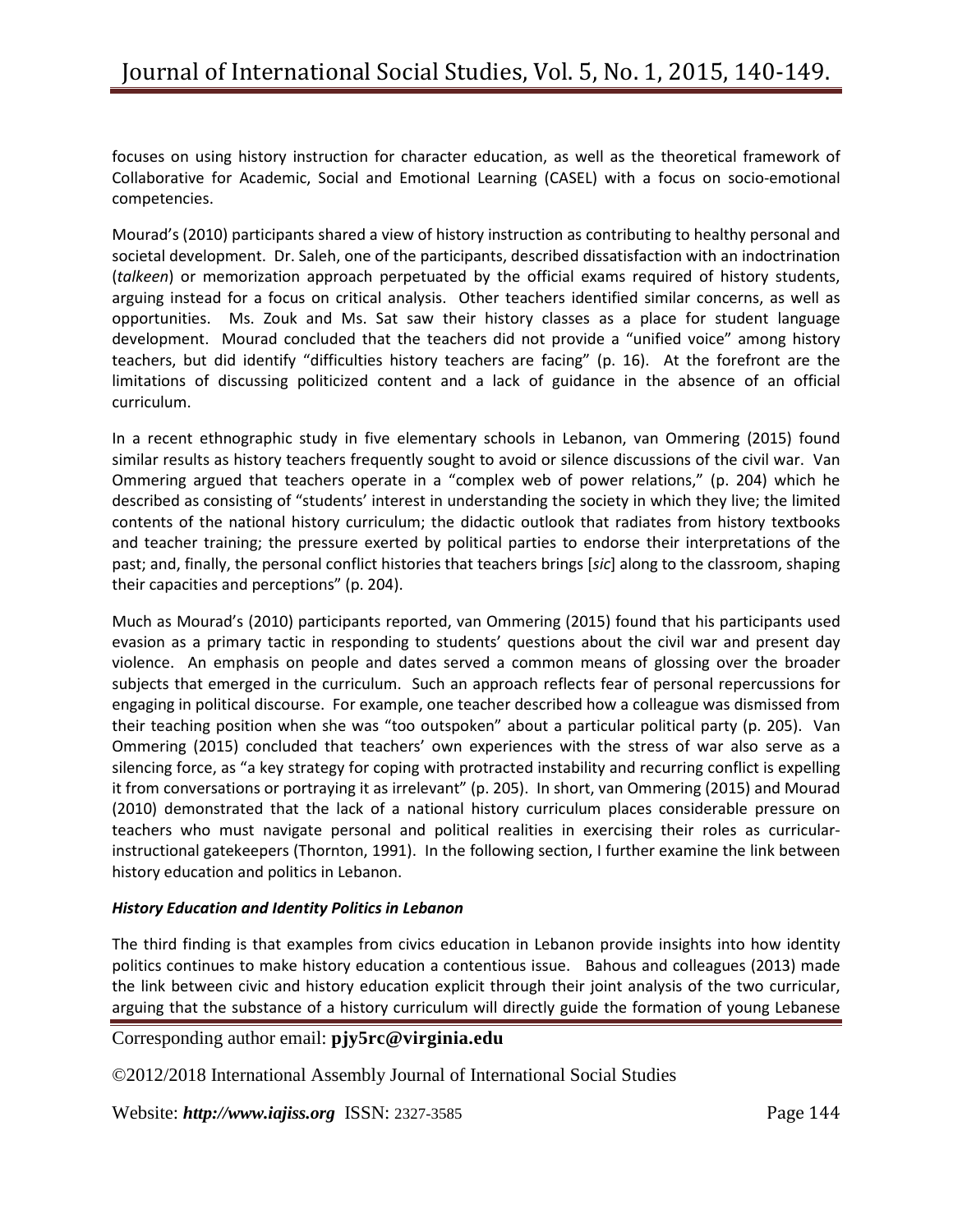citizens. They reported that while a national history curriculum has yet to be developed, a common civics curriculum is used by those schools who have adopted the national curricula. The stated goals of the civics education include promoting a unified Lebanese identity, developing social skills, and reinforcing the importance of democracy in a diverse country. Bahous and colleagues quoted educational leaders, including Adnan El Amine of the Lebanese Association for Educational Studies, as suggesting that history standards be developed instead of an official textbook, so that publishers can "compete on the Lebanese market  $\dots$  with a creative handling of the content" (p. 69). Another unnamed "expert" argued that each social group in Lebanon could "write its own history" using primary sources as a way of exposing students to diverse perspectives (p. 70). A secondary school principal reported having difficulty recruiting teachers for history, civics, and geography classes because these are seen as "low prestige" content areas (p. 70).

While Bahous and colleagues' (2013) article raises some methodological questions with their mix of cited and anonymous sources, the clear link the authors drew between civics and history education pushes the conversation forward. The questions their sources raised about the nature of a history curriculum map onto broader conversations about the role of teachers in interpreting the curriculum (e.g., Frayha, 2003; Mourad, 2010; Thornton, 1991) and the nature of education in society (e.g., Fox, 2007; Masemann, 2007; Shuayb, 2012). Additionally, the principal's comments about the perception of teachers and social studies curricula raise important questions about the ability to recruit and retain teachers in a unique situation.

In related analysis, Shuayb's (2015) recent study of civic textbooks used in Lebanon revealed similar findings, particularly regarding the integration of human rights and peace education in the civics curriculum. Through a content analysis of civics textbooks and examinations from grades 1–12, Shuayb identified numerous objectives and goals. For example, Shuayb listed the stated aims of "National and Civics Education" as established in the 1997 Lebanese curriculum, including "to promote his devotion/loyalty to his Lebanese identity" and "to raise awareness of his Arab identity" (p. 7).

By identifying two primary critiques, Shuayb (2015) demonstrated how Lebanese identity politics has prevented the potential of history education from being realized. Shuayb's first critique is that the civics curriculum contains numerous examples of gender inequality (e.g., presenting women in certain roles; consistently using masculine nouns, verbs and adjectives). Shuayb's second critique is the lack of inclusion of peace education principles or references. She noted that the Lebanese government's "postcivil war curriculum emphasized rebuilding, social cohesion, and reconciliation and adopted citizenship education as one of its main aims" (Shuayb, 2015, p. 11). In other words, the specifics of history education proved too contentious (as noted in previous sections) and the government instead articulated broad concepts, leaving each confessional group to "write its own history" (Bahous et al., 2013, p. 70).

## **Conclusion**

In their book, *History on Trial: Culture Wars and the Teaching of the Past*, Nash, Crabtree, and Dunn (2000) recounted the role of political ideology in shaping history education in the United States during

# Corresponding author email: **pjy5rc@virginia.edu**

©2012/2018 International Assembly Journal of International Social Studies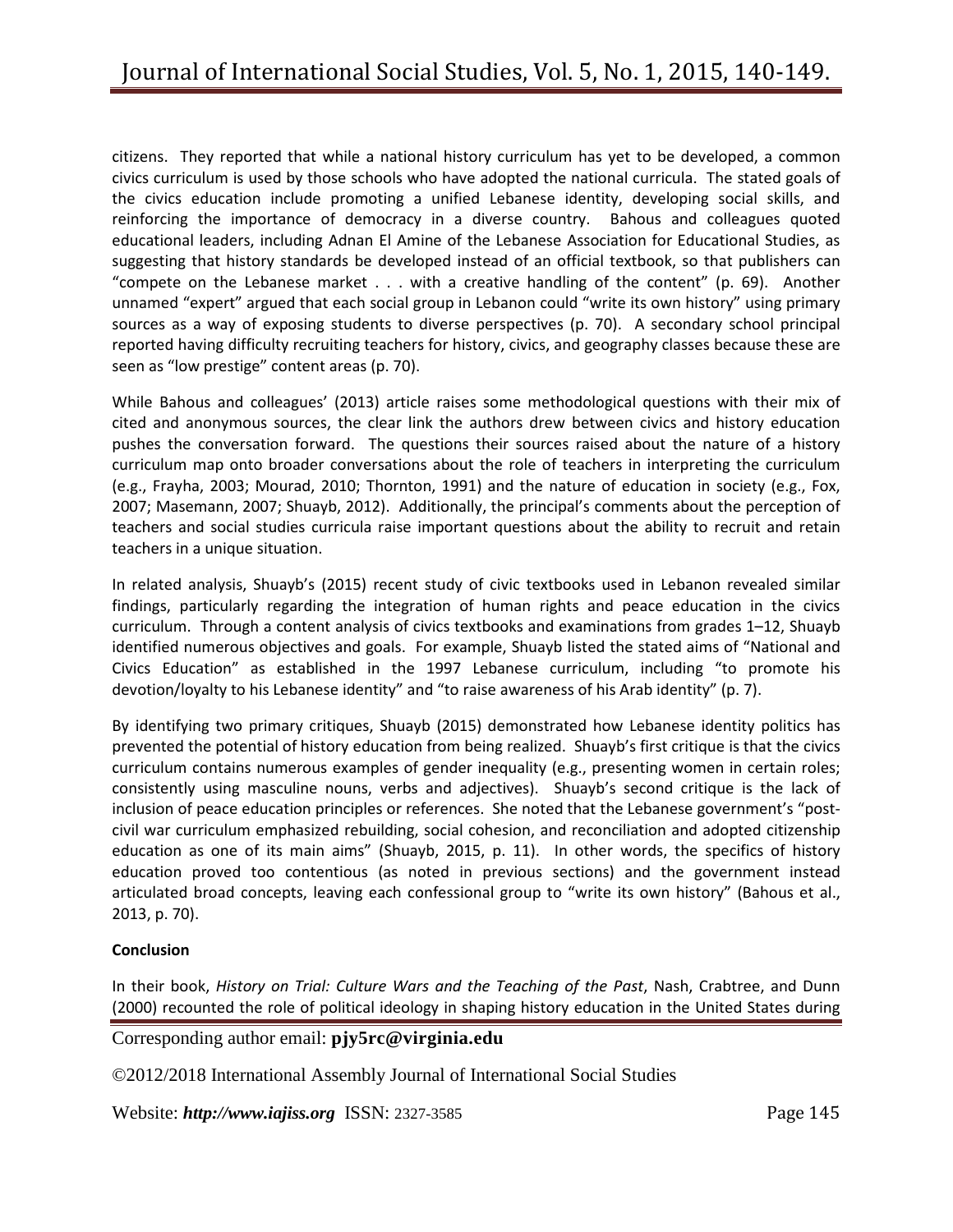the culture wars at the end of the 20th century. They noted that in the U.S. context, the "traditional story, focusing on national politics, elite society, and traditional heroes, has been elegant, linear, and unconfusing precisely *because* it left out so much" (p. 100). In the complex case of Lebanon, such a master narrative has proven illusive as the selection of politics and heroes continues to be controversial and divisive.

In order for history education to contribute to increased national social cohesion, the types of "imagined communities" (Anderson, 1991) on which national identity is built must be presented in the classroom. Such a goal is clearly articulated in the Lebanese government's 1994 Plan for Educational Reform, which states explicitly that schools should contribute to "the formation of a citizen who . . . recognizes the long national Lebanese history that, emancipated from extremist beliefs, will attain a unified, open and humanistic society" (as cited in Frayha, 2003, p. 85). The research reviewed above suggests, however, that the teaching and learning of history in Lebanese schools reflects and reinforces the sectarian nature of society in Lebanon, strengthening identification with confessional communities more so than the national community. In the absence of a national curriculum, decisions about what to teach continue to fall to teachers—many of whom have little training or whose lived experience during the recent civil war mediates their instruction—or be made at the sectarian level with politics and religion clearly influencing competing narratives (Bahous et al., 2013; van Ommering, 2015). In short, Lebanon provides a case in which "the interweaving of various historical narratives . . . has transformed *common* history into *controversial* history" (Carretero, Rodríguez-Moneo, & Asensio, 2012, p. 3). While the tension inherent in this process is not unique to Lebanon (e.g., Evans, 2004; Nash et al., 2000; Taylor & Guyver, 2012), this diverse and complex country provides a compelling case study for the discussion of the role of history education in a pluralistic society.

## **Future Research**

The relevance of the Lebanese history education dilemma is clear. Societies around the world face the conflict inherent in considering what it means to welcome a plurality of voices into discussions of educational philosophy and practice (Masemann, 2007). Study of Lebanon can be particularly informative because of Lebanon's recent civil war and a history of colonial occupation. Lessons learned in Lebanon may speak to the role of history in contributing to peace building (see McCully, 2009) in other countries with similar postwar and postcolonial settings. To this end, future research should investigate particular approaches to history education beyond the textbook analysis and initial interviews reported in this paper. Another line of inquiry should include comparative analysis between Lebanon and other countries with similar social, historical, and political realities. For example, comparing history education in Lebanon to that of Vietnam and other French directorates may uncover important findings that could help guide policy and instruction across settings. Similarly, Lebanon and Rwanda or other countries in a post-civil war phase would be instructive. Furthermore, the case of Lebanon serves to broaden the conversation about history education beyond the investigation of primarily Western and English-speaking countries that dominates the field (e.g., Taylor & Guyver, 2012). Lastly, the recent influx of refugees from Syria into Lebanon (Jalbout, 2015; UNHCR, 2015), as well as the localized nature of the broader Sunni-Shiite schism found across the Middle East (Telhami, 2013), makes

## Corresponding author email: **pjy5rc@virginia.edu**

©2012/2018 International Assembly Journal of International Social Studies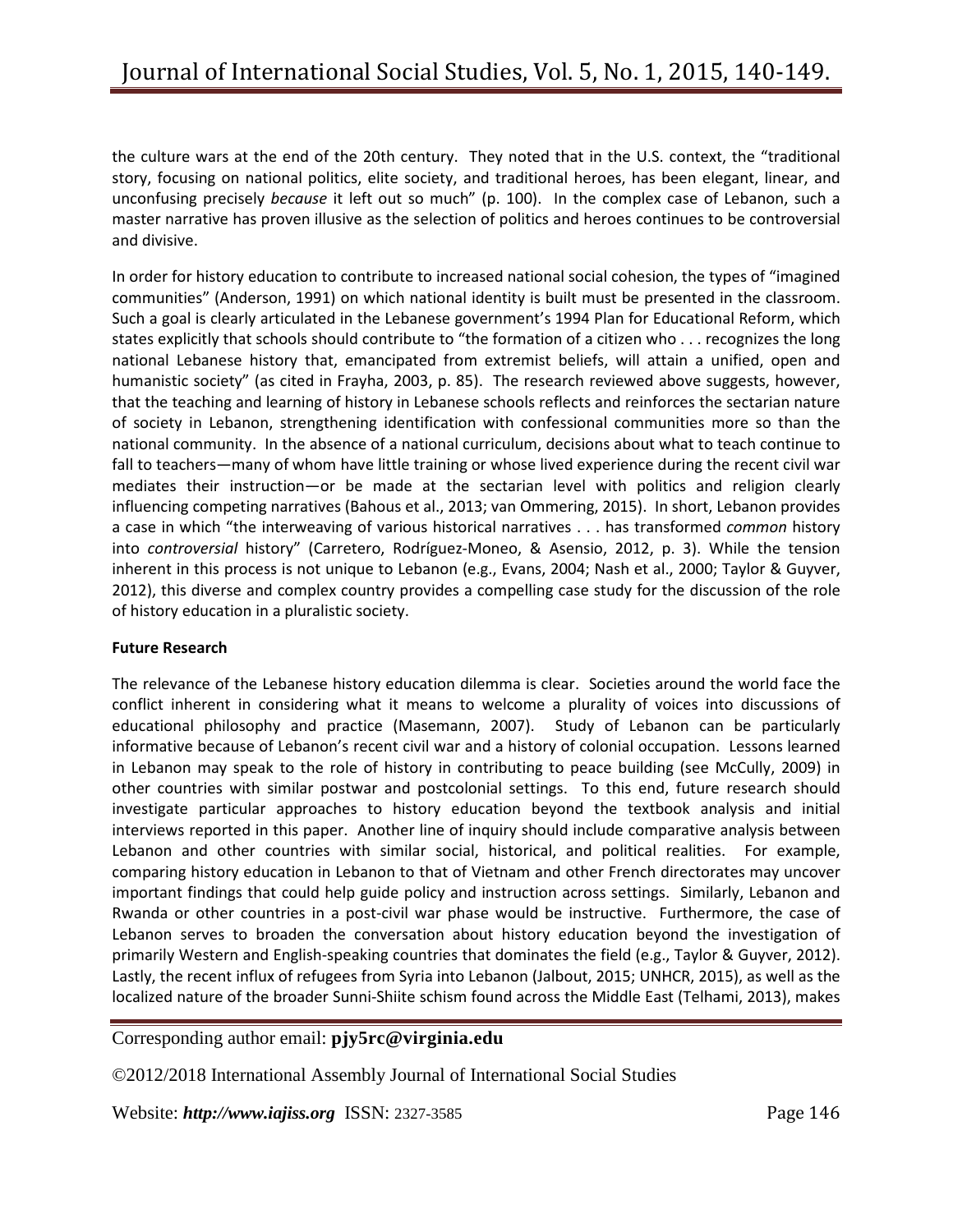the current paper particularly timely. Future empirical research and comparative analysis on Lebanon and similar contexts is warranted given these findings.

#### **References**

- Abouchedid, K., & Nasser, R. (2000). The state of history teaching in private-run confessional schools in Lebanon: Implications for national integration. *Mediterranean Journal of Educational Studies, 5*(2), 57–82.
- Abouchedid, K., Nasser, R., & Blommestein, J. V. (2002). The limitations of inter-group learning in confessional schools systems: The case of Lebanon. *Arab Studies Quarterly, 24*(4), 61–82.
- Anderson, B. (1991). *Imagined communities: Reflections on the origin and spread of nationalism* (2nd ed.). New York, NY: Verso.
- Ayyash-Abdo, H., Bahous, R., & Nabhani, M. (2009). Educating young adolescents in Lebanon. In S. B. Mertens, V. A. Anfara, & K. Roney (Eds.), *An international look at educating young adolescents*  (pp. 25–46). Charlotte, NC: Information Age.
- Bahous, R., Nabhani, M., & Rabo, A. (2013). Parochial education in a global world? Teaching history and civics in Lebanon. *Nordidactica – Journal of Humanities and Social Science Education*, *1*, 57–79.
- Barton, K. C., & Levstik, L. S. (2010). Why don't more history teachers engage students in interpretation? In W. C. Parker (Ed.), *Social studies today: Research & practice* (pp. 35–42). New York, NY: Routledge.
- Bashshur, M. (2005, November). *History teaching and history textbooks in Lebanon.* Paper presented at Learning about the Other and Teaching for Tolerance in Muslim Majority Societies workshop, Istanbul, Turkey. Retrieved from http://folk.uio.no/leirvik/OsloCoalition/BashshurLebanon.doc
- Carretero, M., Rodríguez-Moneo, M., & Asensio, M. (2012). History education and the construction of a national identity. In M. Carretero, M. Asensio, & M. Rodríguez-Moneo (Eds.), *History education and the construction of national identities* (pp. 1–16). Charlotte, NC: Information Age.
- El-Ghali, H. A. (2013). *Success in increasing access and retention in primary education: The case of Lebanon*. Washington, DC: FHI 360.

## Corresponding author email: **pjy5rc@virginia.edu**

©2012/2018 International Assembly Journal of International Social Studies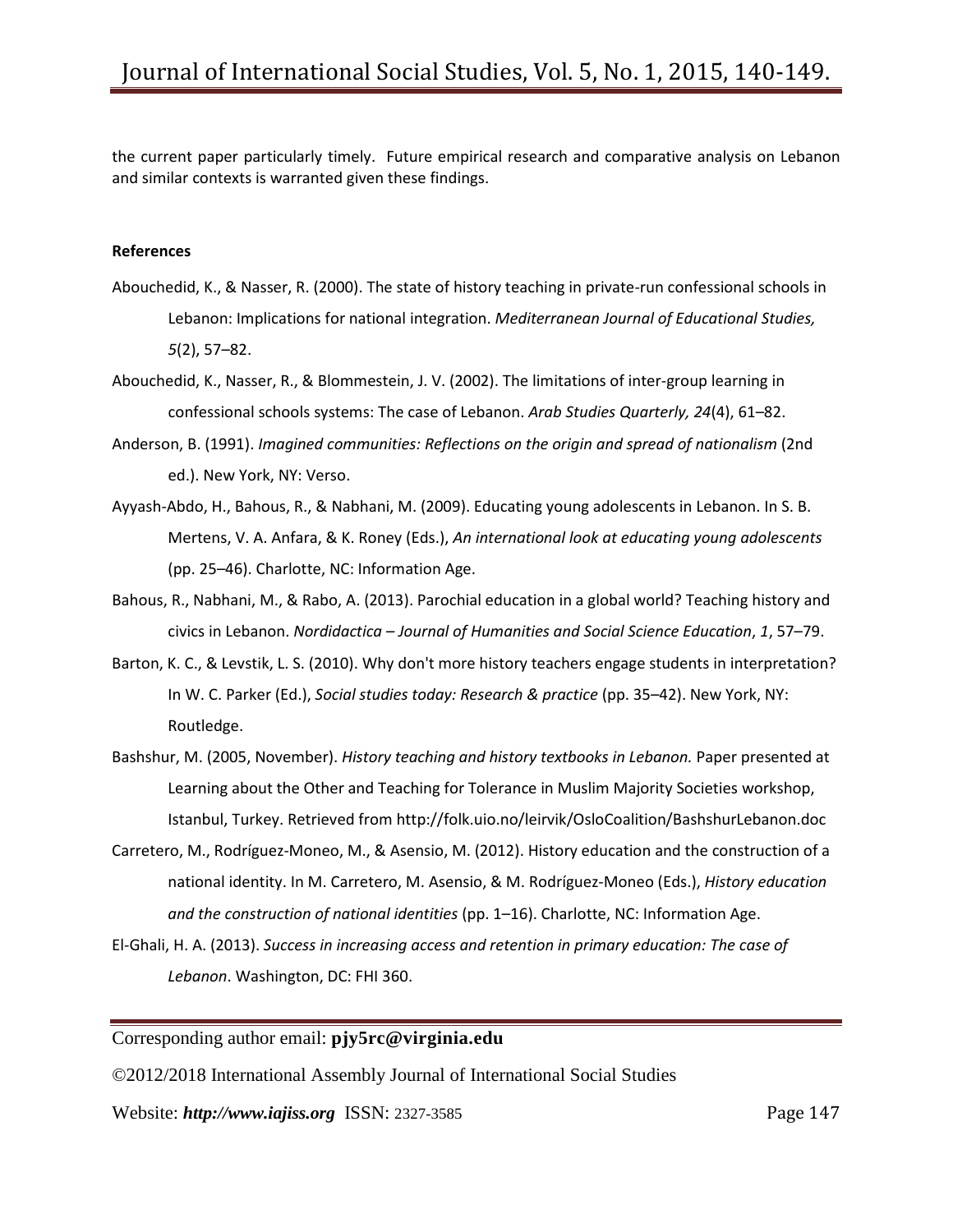- Evans, R. W. (2004). *The social studies wars: What should we teach the children?* New York, NY: Teacher College Press.
- Fox, C. (2007). The question of identity from a comparative education perspective. In R. F. Arnove & C. A. Torres (Eds.), *Comparative education: The dialectic of the global and the local* (3rd ed., pp. 117–128). New York, NY: Rowman & Littlefield.
- Frayha, N. (2003). Education and social cohesion in Lebanon. *Prospects, 33*(1), 77–88.
- Jalbout, M. (2015). *Reaching all children with education in Lebanon: Opportunities for action.* London, England: Theirworld.

Lewis, B. (1995). *The Middle East: A brief history of the last 2,000 years*. New York, NY: Scribner.

- Masemann, V. L. (2007). Culture and education. In R. F. Arnove & C. A. Torres (Eds.), *Comparative education: The dialectic of the global and the local* (3rd ed., pp. 101–116). New York, NY: Rowman & Littlefield.
- McCully, A. (2009). The contribution of history teaching to peace building. In G. Salomon & E. Cairns (Eds.), *Handbook in Peace Education* (pp. 213–222). New York, NY: Psychology Press.
- Mourad, M. (2010, November). *Reframing history: Understanding teachers' roles in promoting socialemotional competences, and civic, and moral development of students in Lebanon*. Paper presented at the the biennial Institute of Education and Beijing Normal University Conference, London, England. Retrieved from

http://www.ioe.ac.uk/about/documents/About\_Overview/Mourad\_M.pdf

- Nash, G. B., Crabtree, C., & Dunn, R. E. (2000). *History on trial: Culture wars and the teaching of the past*. New York, NY: Vintage Books.
- National Council for the Social Studies. (2013). *The college, career, and civic life (C3) framework for social studies state standards: Guidance for enhancing the rigor of K-12 civics, economics, geography, and history*. Silver Spring, MD: NCSS.
- Shuayb, M. (Ed.). (2012). *Rethinking education for social cohesion: International case studies.* New York, NY: Palgrave Macmillan.
- Shuayb, M. (2015). Human rights and peace education in the Lebanese civics textbooks. *Research in Comparative and International Education, 10*(1), 135–150. doi:10.1177/1745499914567823

Corresponding author email: **pjy5rc@virginia.edu**

©2012/2018 International Assembly Journal of International Social Studies